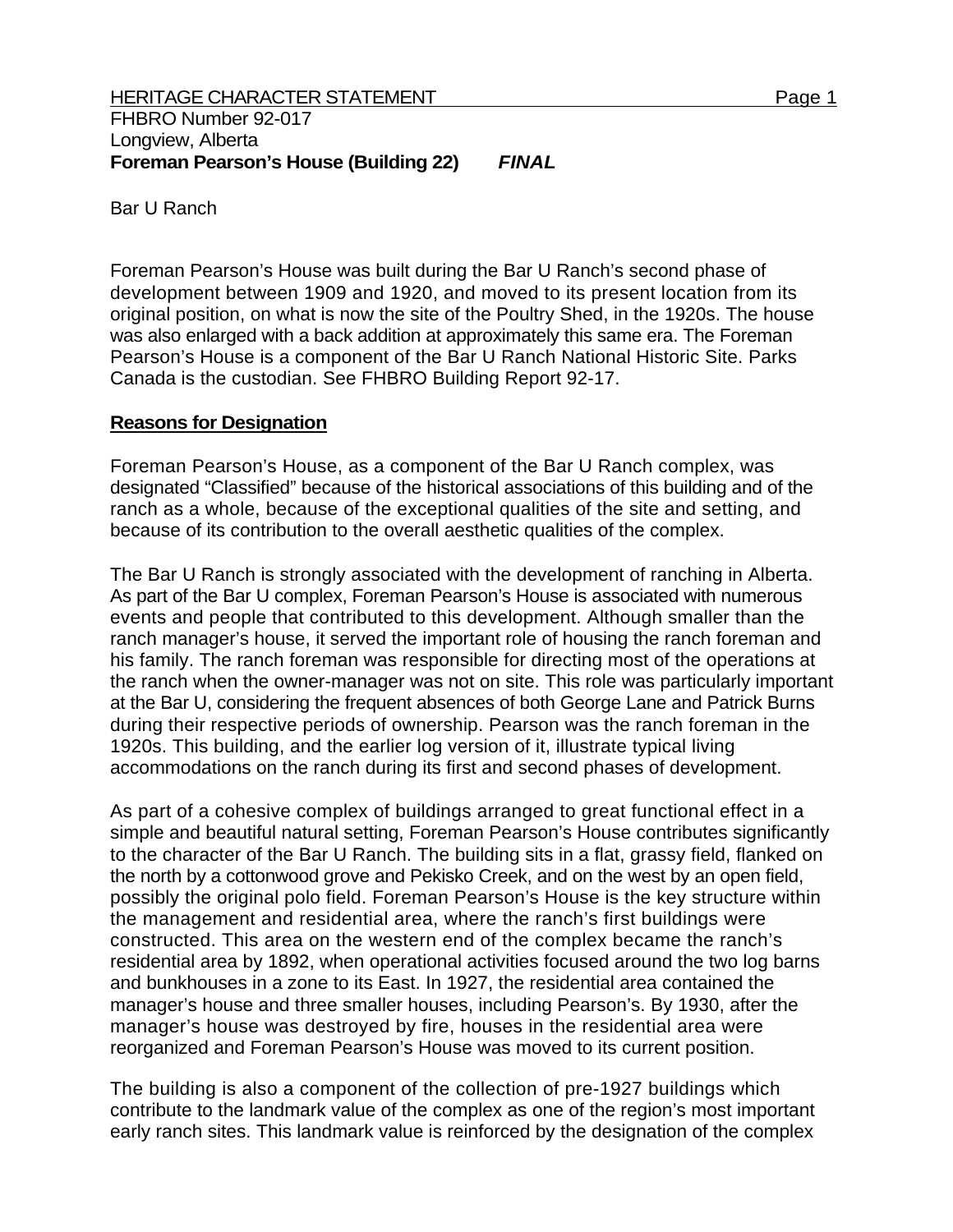Bar U Ranch

as a National Historic Site.

The building is the product of a simple, function-oriented design and yet has a strong aesthetic impact in keeping with the overall utilitarian character of the ranch. It is characteristic of the simple, utilitarian houses built on ranches in Alberta prior to 1950.

## **Character Defining Elements**

The heritage character of Foreman Pearson's House resides in the building's massing and design; in its simple detailing and the vernacular nature of its materials and construction; in the history and evolution of its usage as evoked by interior services, features, layout and fixtures; in the evidence of evolution and changing concepts of interior space and services; and in the functional quality of its siting.

The house has simple massing and an overall utilitarian design which is visible through its form, materials and detailing. Beginning as a modest, one-storey box with four rooms, a back porch and a front verandah, enlargements were made at the rear, presumably in the 1920s, providing the building with a new kitchen, bathroom and additional unidentified area. Although the additions blend well with the original construction through matching windows and sheathing, divisions are clearly perceivable in the siding break on the east wall and in the settlement of the additions. Any evidence of previous installations and forms should be retained to respect the evolutionary nature of the building.

The house's exterior walls are sheathed with narrow tapered siding, covering light frame stud walls and previous shiplap siding. Its T-shaped gable roof was originally clad with cedar shingles, which are visible behind the deteriorating asphalt shingles now covering them. A brick chimney projects from the center of the roof, connecting to a central oil stove. All of these features contribute to the building's heritage character and should be protected in any future modifications or repair work.

Constructed entirely of commercially milled lumber, the cabin sits on an excavated concrete foundation. The building's colour scheme (barn red walls and white trim) continues a tradition across the Prairies and matches other buildings on the site.

Foreman Pearson's House is an important visual focal point on the site, notably within its particular zone. It is also surrounded by several landscape features including rows of mature poplar trees, overgrown shrubbery, vestiges of former gardens and a concrete flagpole base. A driveway and turn-around to the building's east complete the existing lane that runs through the headquarters site. Any development should respect existing patterns of access and circulation. Any changes to circulation or access should